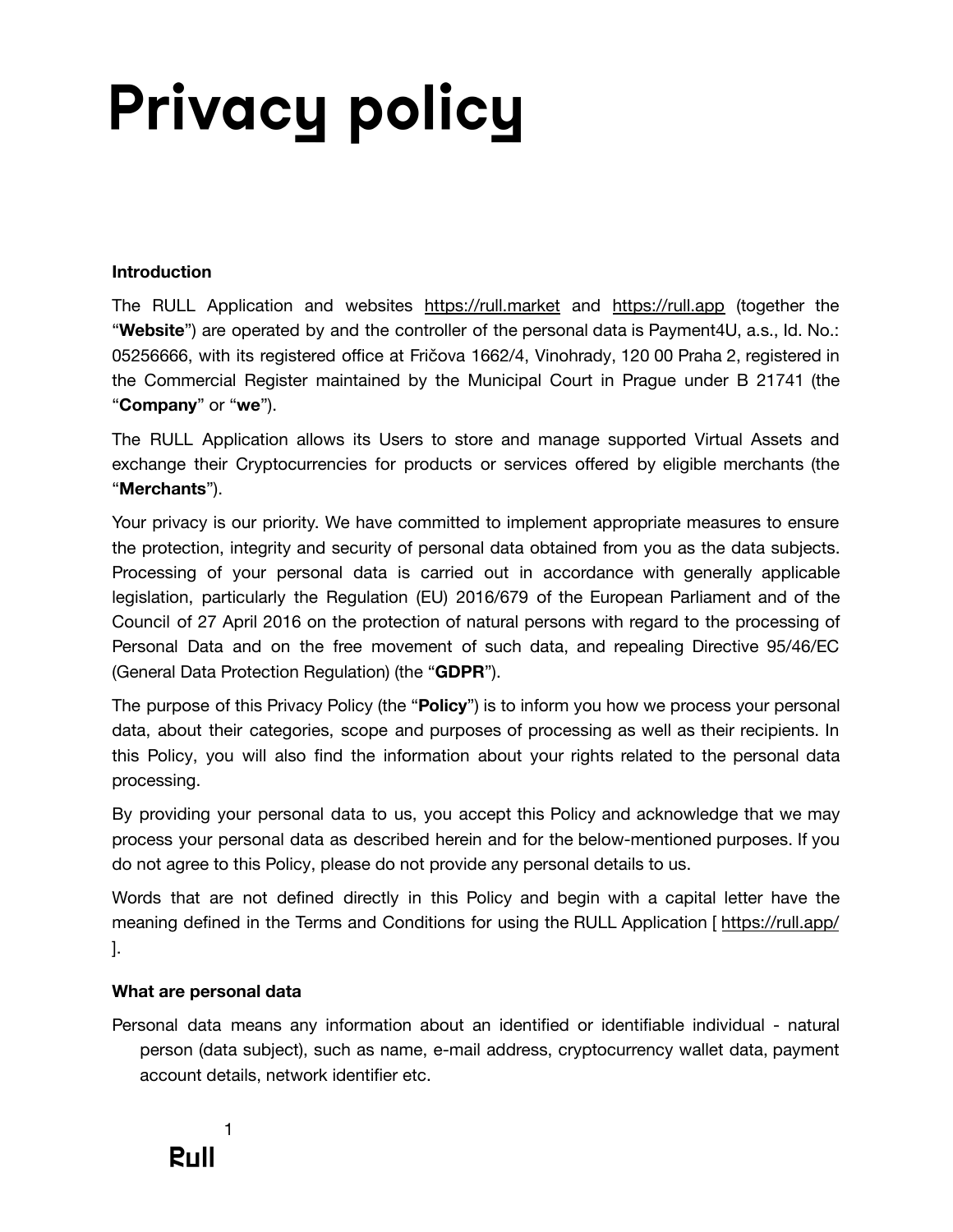### **What kind of personal data we collect and how we use them**

We only collect personal data voluntarily provided or obtained via our RULL Application or our Website or via our communication in writing, by phone or in other form. We process only personal data that are relevant, adequate and limited to the scope necessary with regard to the purpose of the processing. We exert reasonable efforts to ensure that your personal data are accurate, complete and, where necessary, up to date.

The personal data processed may include:

- (a) your identification and contact data (e.g. first name, last name, e-mail address)
- (b) your User Account data (e.g. cryptocurrency wallet data)
- (c) bank data (e.g. payment account details)
- (d) information necessary for your identification and check under the AML Act (e.g. data from your personal documents)
- (e) electronic information (e.g. information on use of our Website, including the type of internet browser, login times, web pages viewed, IP address and web pages that you visited before accessing our Website and information about the computer or mobile device used to access our Website, including the hardware model, operating system and internet browser and their versions, unique device identifiers and mobile network information),
- (f) further information provided by you or obtained by us when providing the agreed Services or necessary for the performance of the Agreement.

#### **Purpose of Personal Data Processing and Legal Basis**

We process personal data of **Users** for the following purposes (with respect to each purpose, we also note the legal basis of such processing):

| <b>Purpose</b>                                                                                                                 | Legal basis for processing                                                                                             |
|--------------------------------------------------------------------------------------------------------------------------------|------------------------------------------------------------------------------------------------------------------------|
| Creating your User Account                                                                                                     | performance of a contract, taking<br>steps at your request prior to entering<br>into a contract (Article 6(1)(b) GDPR) |
| Managing your User Account, providing you with<br>requested Services and performance of our<br>obligations under the Agreement | performance of a contract (Article<br>$6(1)(b)$ GDPR)                                                                  |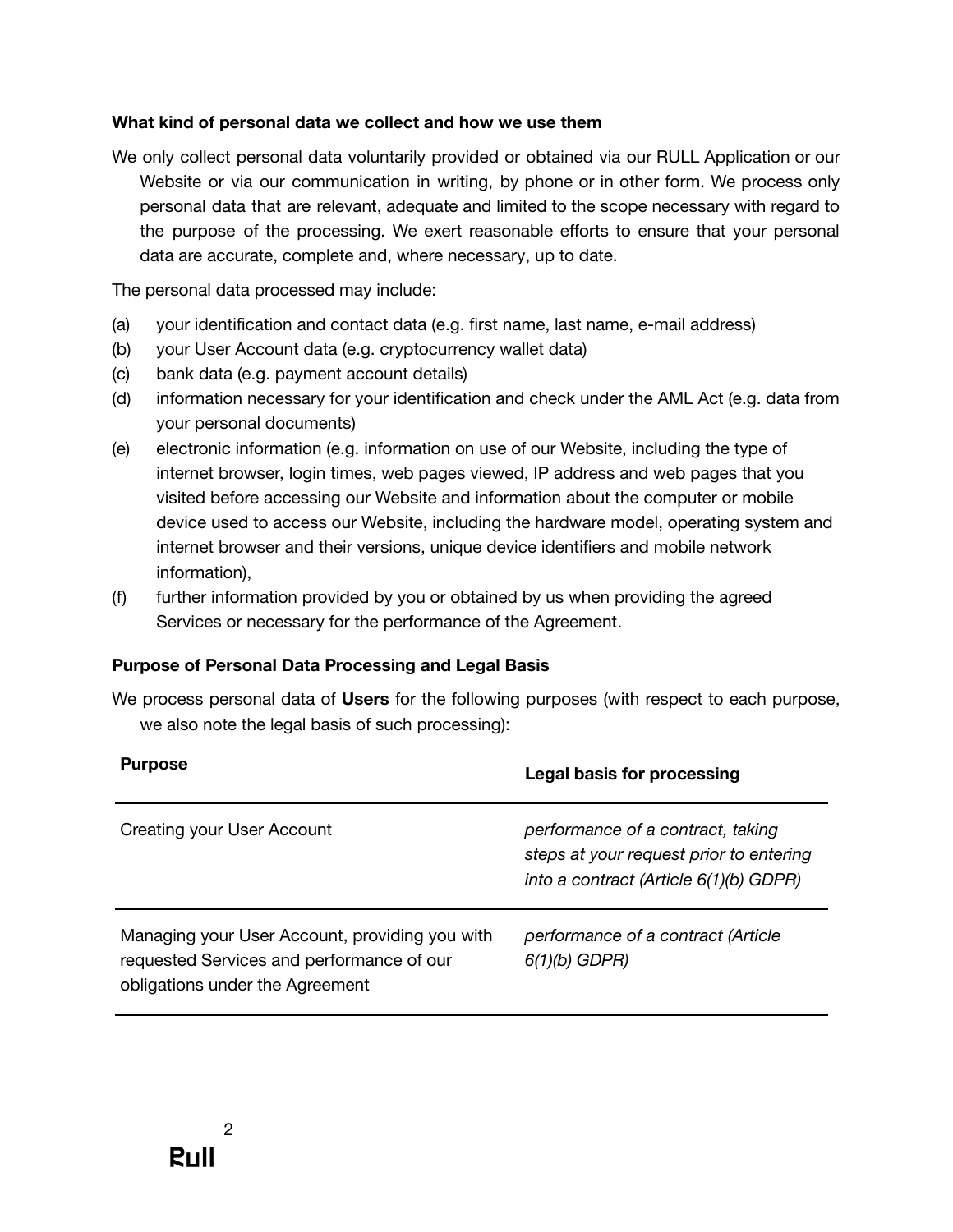| Complying with our legal obligations under<br>generally applicable legislation, including (a) the<br>obligation under the AML Act (especially the<br>obligation to identify and control the client), and (b)<br>the obligation to keep accounting and tax<br>documents) | compliance with our legal obligations<br>(Article (6)(1)(c) GDPR)                                                                                                                                                                                                                                                                                                                                                                                                                                                                               |
|-------------------------------------------------------------------------------------------------------------------------------------------------------------------------------------------------------------------------------------------------------------------------|-------------------------------------------------------------------------------------------------------------------------------------------------------------------------------------------------------------------------------------------------------------------------------------------------------------------------------------------------------------------------------------------------------------------------------------------------------------------------------------------------------------------------------------------------|
| Protecting our rights, legitimate interests, and<br>property                                                                                                                                                                                                            | our legitimate interest in judicial and<br>other protection (Article 6(1)(f) GDPR)                                                                                                                                                                                                                                                                                                                                                                                                                                                              |
| Direct marketing, including providing you with our<br>newsletters, commercial messages and Service<br>offers                                                                                                                                                            | our legitimate interest in direct<br>marketing (Article (6)(1)(f) GDPR in<br>connection with the Section 7(3) of<br>the Act No. 480/2004 Coll., on<br>certain Information Society<br>Services and on the amendment of<br>certain laws)<br>your consent to the use of your<br>electronic contact for the purposes<br>of sending our commercial<br>messages (Article 6(1)(a) GDPR in<br>connection with the Section 7(2) of<br>the Act No. 480/2004 Coll., on<br>certain Information Society<br>Services and on the amendment of<br>certain laws) |
| Communication with you                                                                                                                                                                                                                                                  | our legitimate interest on ensuring the<br>client satisfaction and improvement of<br>our services (Article 6(1)(f) GDPR)<br>performance of a contract (Article                                                                                                                                                                                                                                                                                                                                                                                  |
|                                                                                                                                                                                                                                                                         | $6(1)(b)$ GDPR)                                                                                                                                                                                                                                                                                                                                                                                                                                                                                                                                 |
| If you have consented to our use of your personal<br>data, we will process your personal data for the<br>purposes stated in such consent. Your consent is<br>fully voluntary and your refusal to grant it will not                                                      | your consent (Article (6)(1)(a) GDPR)                                                                                                                                                                                                                                                                                                                                                                                                                                                                                                           |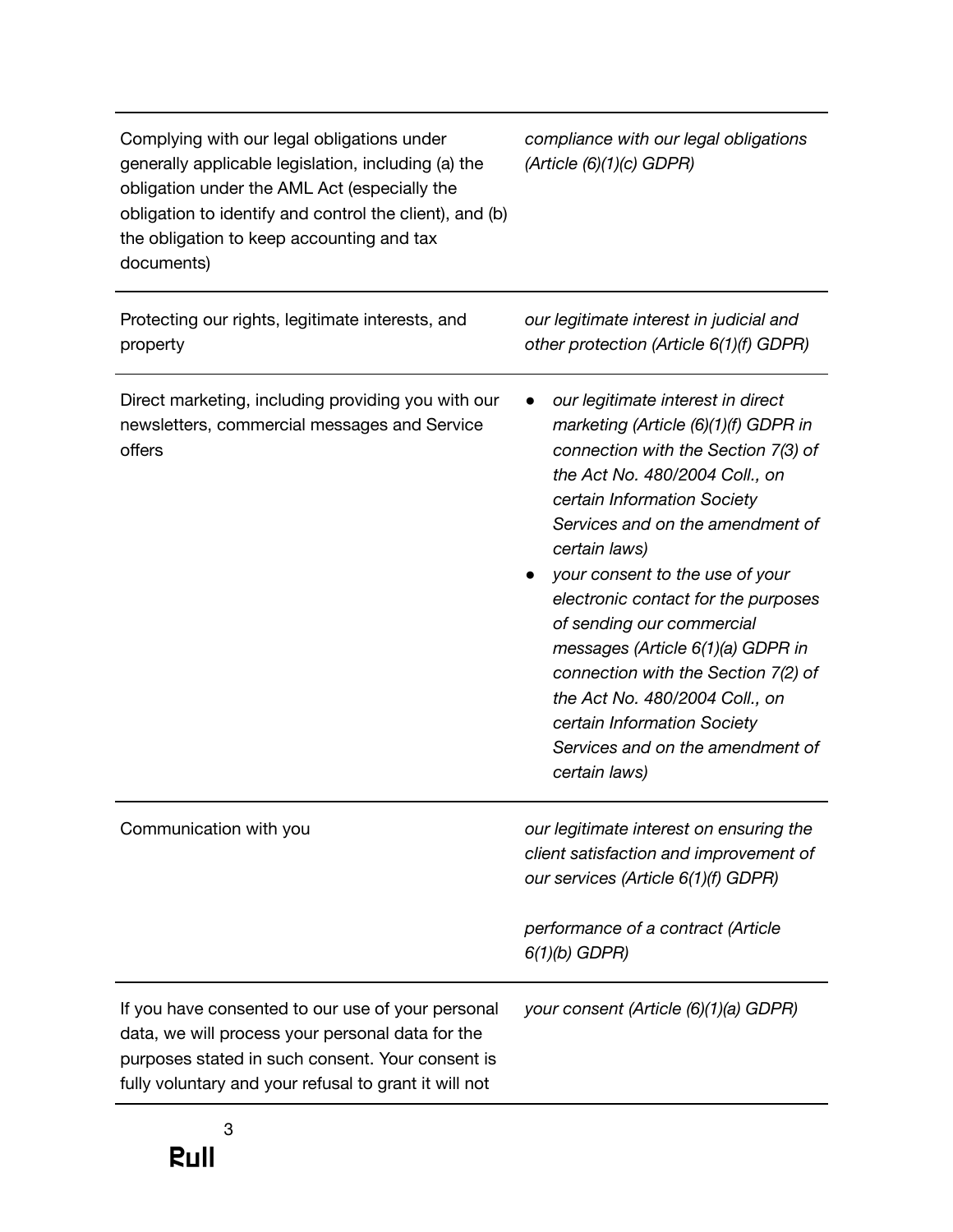have any adverse consequences

We process personal data of **visitors of our Website** for the following purposes (with respect to each purpose, we also note the legal basis of such processing):

| Direct marketing, including providing you with our<br>newsletters, commercial messages and service<br>offers                                                                                                           | your consent to the use of your<br>electronic contact for the purposes of<br>sending our commercial messages<br>(Article 6(1)(a) GDPR in connection<br>with the Section 7(2) of the Act No.<br>480/2004 Coll., on certain Information<br>Society Services and on the<br>amendment of certain laws) |
|------------------------------------------------------------------------------------------------------------------------------------------------------------------------------------------------------------------------|----------------------------------------------------------------------------------------------------------------------------------------------------------------------------------------------------------------------------------------------------------------------------------------------------|
| Communication with you                                                                                                                                                                                                 | our legitimate interest on ensuring the<br>client satisfaction and improvement of<br>our services (Article 6(1)(f) GDPR)<br>performance of a contract (Article<br>$6(1)(b)$ GDPR)                                                                                                                  |
| Securing the technical operation of our Website                                                                                                                                                                        | our legitimate interest on functional<br>operation of our Website (Article 6(1)(f)<br>GDPR)                                                                                                                                                                                                        |
| Adaptation, evaluation, and improvement of the<br>Website, including monitoring and analysis of<br>trends, uses and activities related to the Website,<br>and marketing and remarketing (profiling) through<br>cookies | your consent (Article (6)(1)(a) GDPR)                                                                                                                                                                                                                                                              |

Providing personal data processed to comply with our legal obligations under the generally applicable legislation (e.g. the AML Act) is a statutory requirement and you are obliged to provide such information to us. Without such data, we cannot meet our obligations under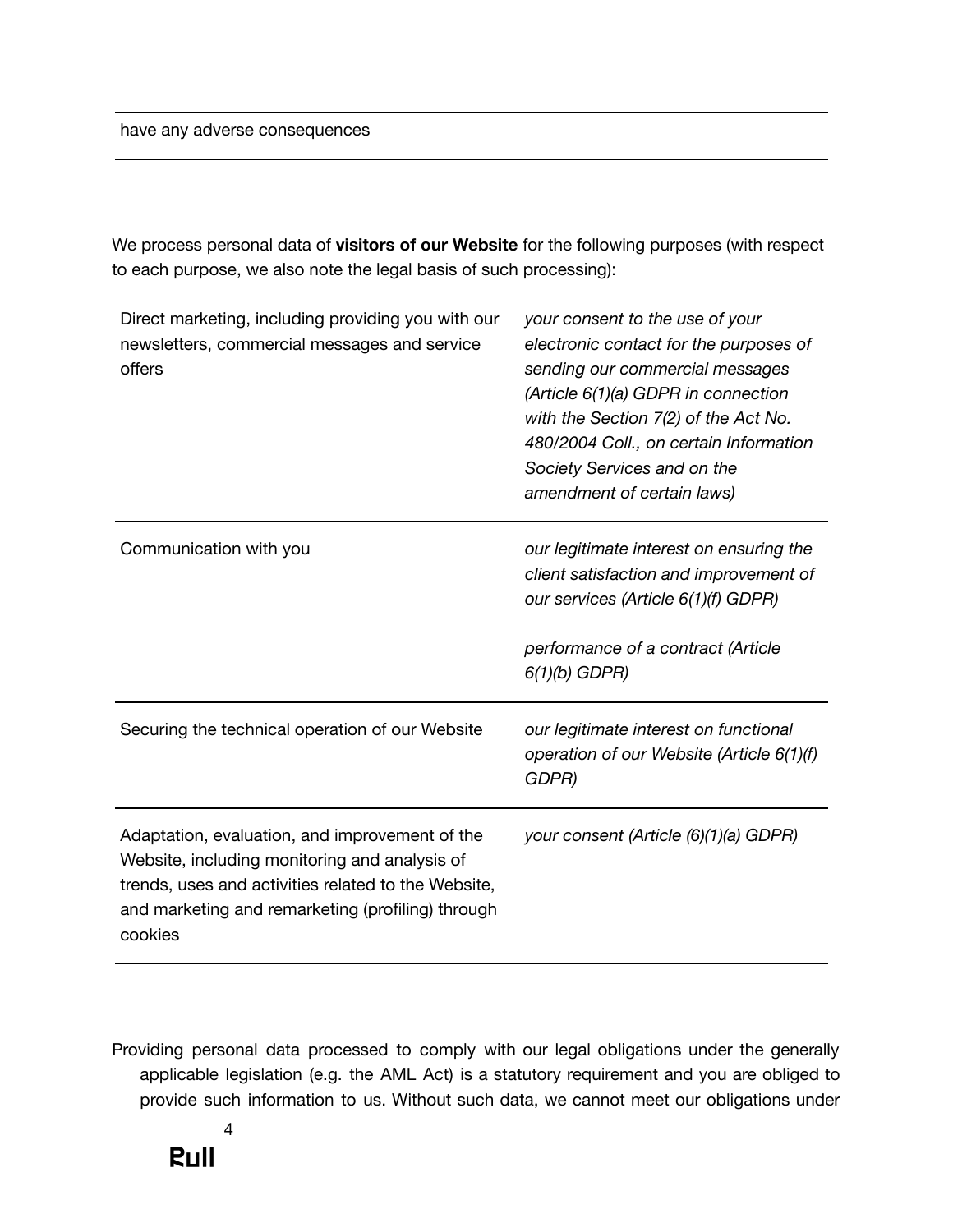generally applicable legislation.

- Providing us with information processed to perform the contract or for our legitimate interest or based on your consent is fully voluntary; you are not obliged to provide us with such information. However, without such data, the respective contract between you and us cannot be concluded or fulfilled and we may not be able to deliver the requested service (at all or in the required quality) or inform you about our news.
- With respect to consent-based processing, you are entitled to refuse or withdraw your consent at any time without any detrimental impact on any contract you may have with us. However, the withdrawal of your consent will not affect the lawfulness of processing before such withdrawal.
- If you are the User please be informed that within the transaction with the Merchants, carried out via the RULL Application, the automated data processing may occur (confirmation that there are sufficient Cryptocurrencies on your User Account). We process your personal data automatically due to the efficient operation of the RULL Application and smooth execution of the requested transaction. If you believe that our system has evaluated any operation incorrectly, please do not hesitate to contact us via the contact below.

We will not sell or lease your personal data to any third party

#### **Personal Data Security**

We have taken appropriate technical and organizational measures to secure your personal data. Such measures include passwords, secured operating system, data communication encryption, storage encryption and maintaining an updated antivirus program and all other software. Personal data are accessible only to authorized persons and always only to the necessary extent.

At the same time, we would like to warn you that no method of data transfer over the Internet is 100% secure and reliable, and therefore the absolute security of your personal data can never be guaranteed.

# **Data Retention Period**

We will process your data for no longer than is necessary for the purpose of their processing. If we process your personal data for two or more purposes, we will retain it until the purpose with the latest period expires. However, we will stop using it for the purpose with a shorter period once that period expires.

We use the following criteria to determine the processing period:

- (a) Personal data processed to comply with our legal obligations will be processed for the duration of such legal obligation.
- (b) Personal data processed to perform a contract (or in order to take steps at your request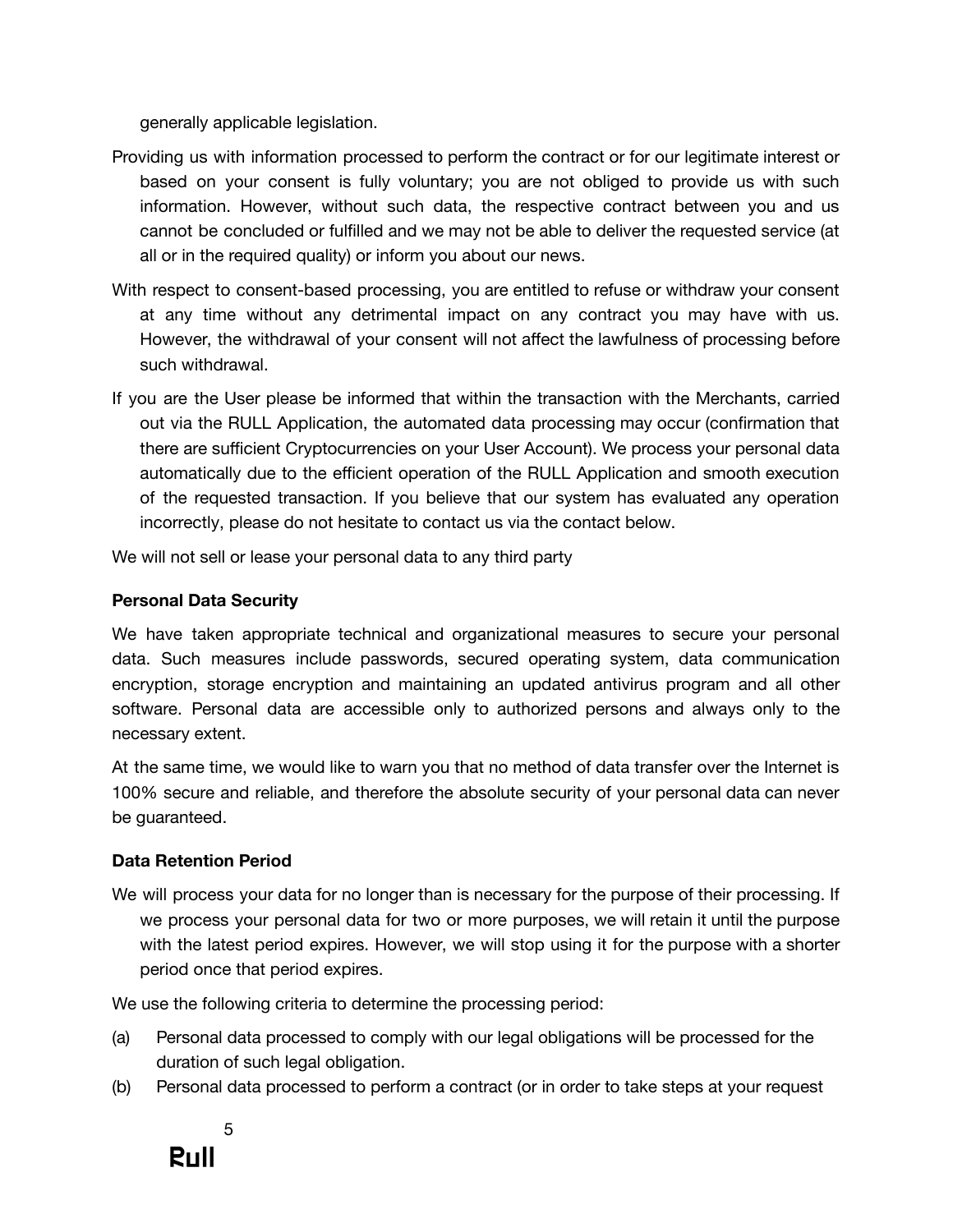prior to entering into a contract) will be processed until the termination of all obligations under the respective contract, or until an adoption of a decision that the contract will not be concluded.

- (c) Personal data processed for our legitimate interests will be processed for the duration of our specific legitimate interest. In order to protect our rights, we will, for example, process your personal data even after the termination of all contractual obligations. Such processing will last for 5 calendar years following the termination of the contractual obligations. In case of judicial, administrative, or other proceedings dealing with our mutual rights and/or obligations, the processing of personal data will never end before the termination of such proceedings.
- (d) Personal data processed for direct marketing purposes will be processed until you object such processing (unless we determine a shorter processing period),
- (e) If you have consented to our use of your personal data for specific purpose, we will process your personal data until you withdraw such consent (unless we determine a shorter processing period)

No later than by the end of the calendar quarter following the expiry of the processing period, personal data which no longer need to be processed will be irreversibly anonymized or securely destroyed.

#### **Disclosures and recipients of your personal data**

To provide you with the requested Services we may need to disclose your personal data to the respective Merchant whose products or services you have ordered. Such Merchant will process your personal data as an independent controller, and we are not liable for such processing. If you have any questions regarding the processing of your personal data by the Merchant, please contact the Merchant directly.

We are entitled to disclose your personal data to the respective state bodies and authorities and other recipients to whom we are obliged to transfer personal data under the generally applicable legislation. These recipients will process your personal data as independent controllers.

We are also entitled to disclose your personal data to our data processors (e.g. third party service providers engaged by us). These processors act solely on our instructions, have limited access to your personal data, and are bound by the same level of security and confidentiality as we are. Upon request, we will provide you with information on processors engaged in processing of your personal data.

We do not plan to process your personal data outside of the European Economic Area (EEA), i.e. in countries where the data protection laws may be of a lower standard than in the EEA. If such processing is necessary, we will exert major effort to ensure that respective guarantees are followed when your personal data are being processed. Certain countries outside the EEA, such as Canada and Switzerland, have been approved by the European Commission as



6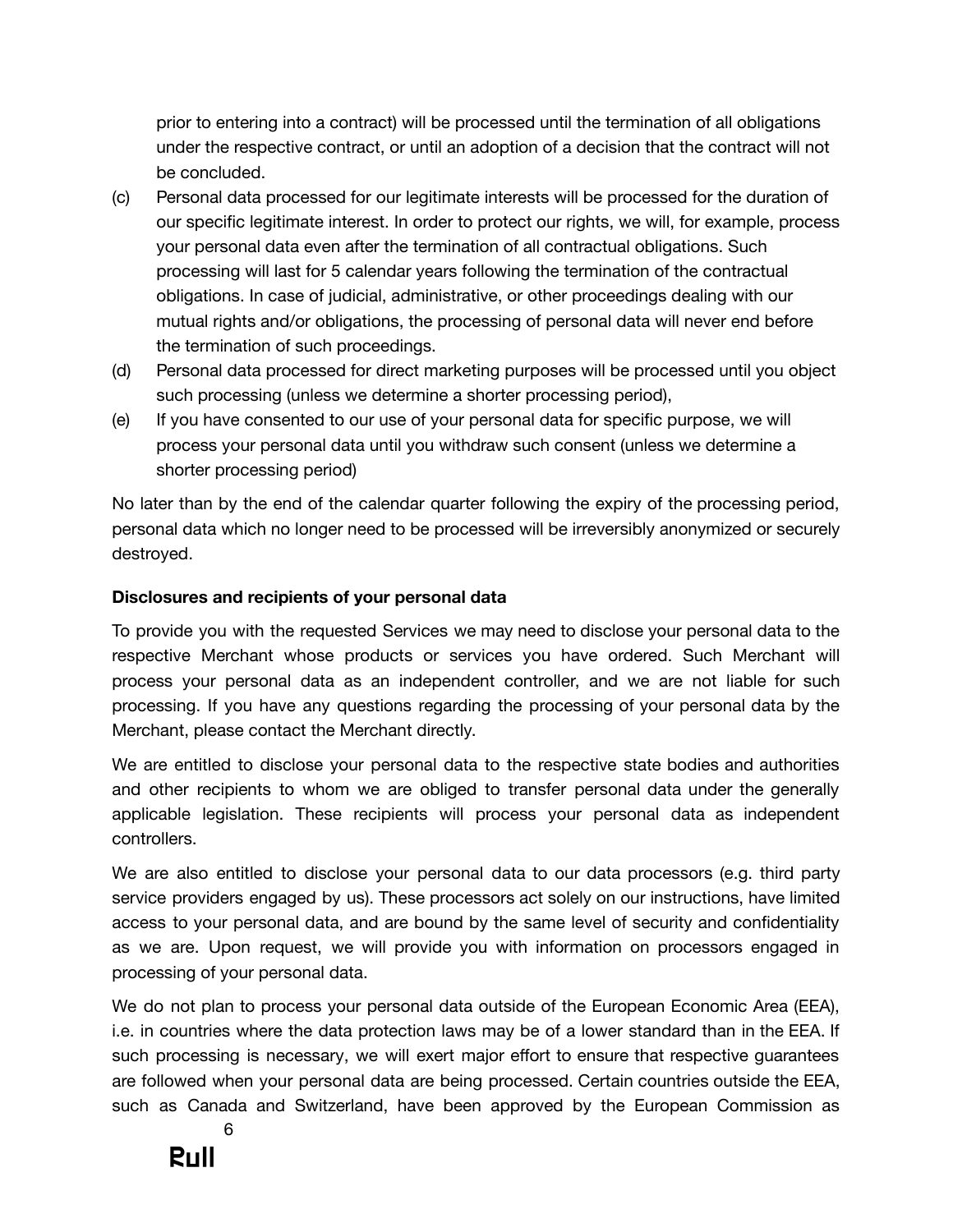providing essentially equivalent protection to EEA data protection laws and therefore no additional legal safeguards are required (see the full list here [http://ec.europa.eu/justice/data-protection/international-transfers/adequacy/index\\_en.htm](http://ec.europa.eu/justice/data-protection/international-transfers/adequacy/index_en.htm)). In case of personal data processing in countries which have not obtained such approval, we may (a) ask you for consent to the transfer of your personal data or (b) make the transfer subject to European Commission approved standard contractual terms. This does not apply if we are permitted under generally applicable legislation to make such transfer of personal data without these steps.

#### **What are your rights**

With respect to processing of your personal data, you have the below mentioned rights. However, please note that certain exceptions apply to the exercise of such rights and, therefore, you may not be able to exercise them in all situations. If you legitimately exercise your rights, we will take the required action without undue delay and within one month at the latest (this period may be extended for another two months in justified cases).

If you exercise your rights, we may request provision of additional information necessary to confirm your identity.

| <b>Right to be informed</b>   | You have a right to be informed in a concise, transparent,<br>intelligible, and easily accessible form about how your<br>personal data are processed. Such information is provided<br>by this Policy.                                                              |
|-------------------------------|--------------------------------------------------------------------------------------------------------------------------------------------------------------------------------------------------------------------------------------------------------------------|
| <b>Right of access</b>        | You have a right to obtain confirmation as to whether or not<br>personal data concerning you are being processed, and,<br>where that is the case, you have the right to access such<br>personal data (including related information) and obtain a<br>copy thereof. |
| <b>Right to rectification</b> | You can ask us to rectify inaccurate personal data. You can<br>also ask us to complete incomplete personal data,<br>by means of providing a supplementary<br>including<br>statement.                                                                               |
| <b>Right to erasure</b>       | Under circumstances set forth in Article 17 of the GDPR,<br>you can ask us to erase your personal data. However,<br>please note that in some cases this right cannot be                                                                                            |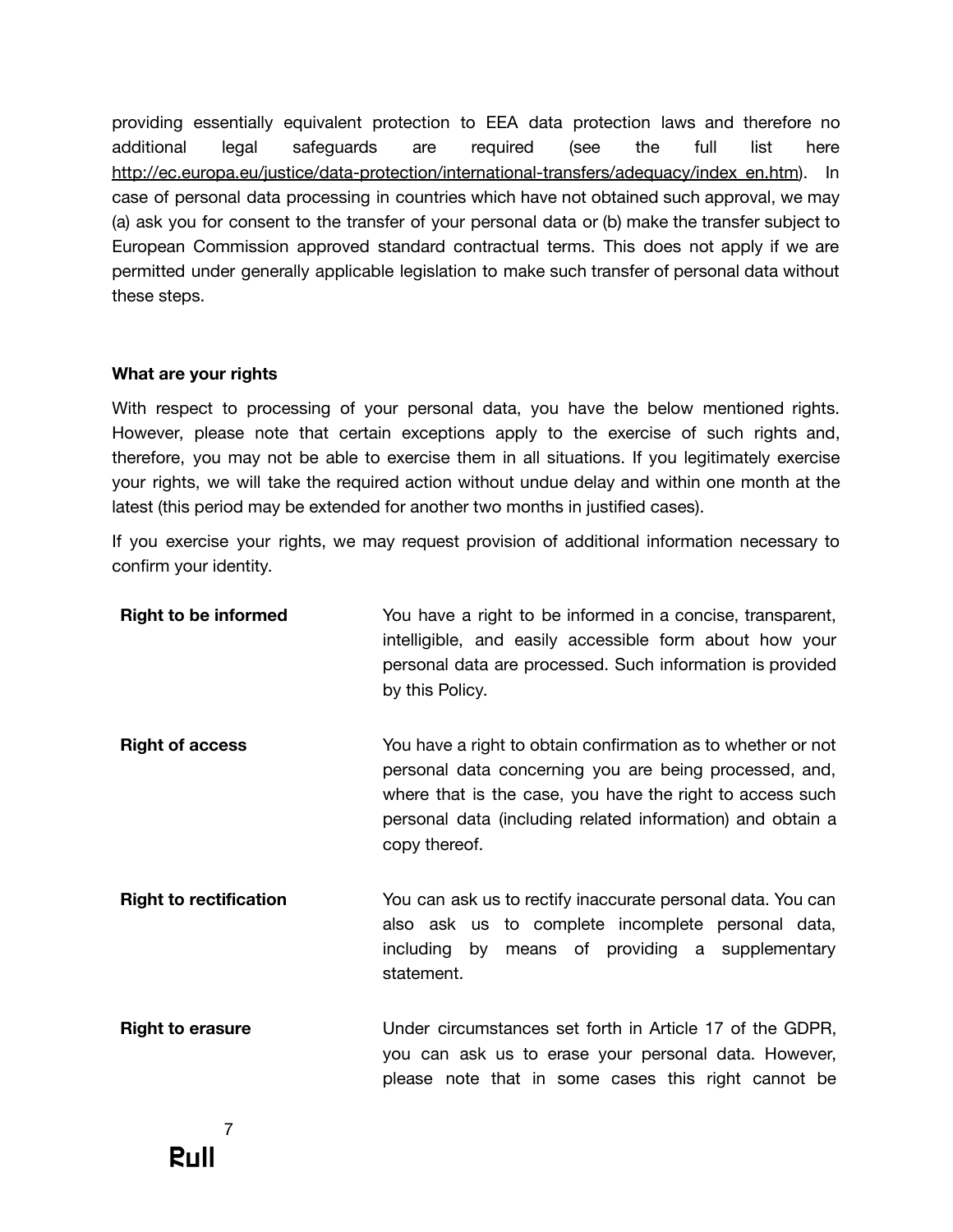exercised and we will continue processing your personal data.

**Right to restriction of processing** In certain cases, you can ask us to restrict the processing (for example until your objection is solved).

**Right to data portability** You can ask us to transfer to you or a third party personal data processed electronically and based on a contract or your consent.

- **Right to withdraw consent** You may withdraw your consent with processing at any time to prevent further processing for the purpose stated in such consent. Please note that withdrawal of your consent will not affect the lawfulness of processing before such withdrawal.
- **Right to object** If we process your personal data based on our legitimate interests, you have a right to raise an objection against such processing. However, we can demonstrate compelling legitimate grounds for the processing on our side.

If your personal data are processed for direct marketing purposes, you have the right to object any time to processing of your personal data for such marketing. If you object to processing for direct marketing purposes, your personal data will no longer be processed for such purposes.

**Right to apply for a remedy and right to lodge a complaint** If you assume that processing of your personal data is in breach with legal regulation, please contact us and we will immediately remedy the situation. This is without prejudice to your right to lodge a complaint directly with the Office for Personal Data Protection.

#### **Cookie Policy**

In order to constantly improve our services, we use cookies on our Website. Cookies are small text files that are created by the Website and stored on your computer or other device used to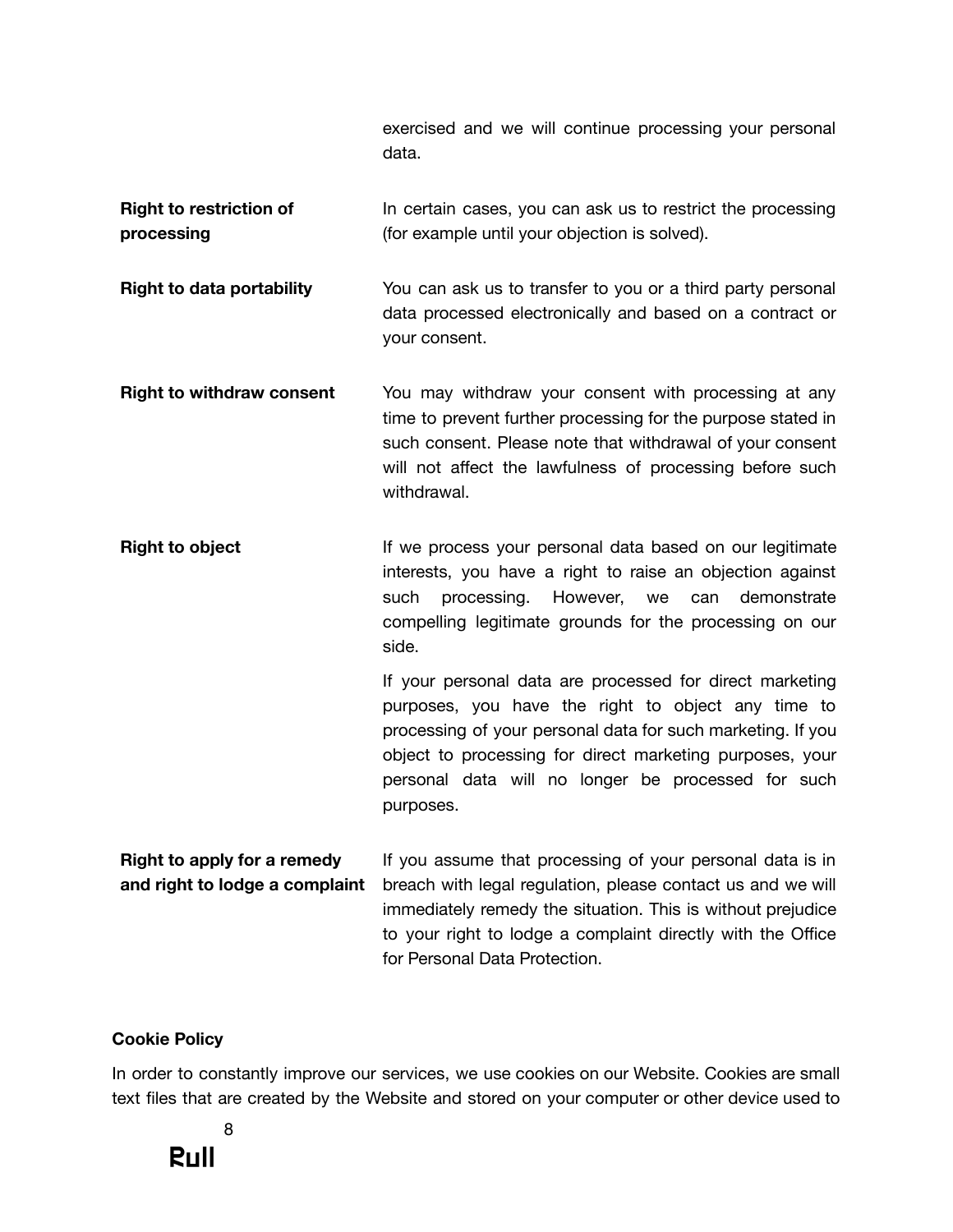access the Website (the "**device**"). If you return to our Website, we will use cookies to obtain information about your previous visits and other information that our server has stored on your device. You can find more general information about cookies, for example, on the website allaboutcookies.org.

You can find information about specific cookies used on our Website in our CMP (consent management platform) form. This form is automatically displayed on your first visit to the Website and you can use it to easily manage your cookies preferences. The CMP form or bar that links to this form will be displayed to you until you save your preferences. If you wish to change your choices later, you can do so by clicking on the "Manage cookies" link located at the bottom of our Website.

In the CMP form you can set your preferences (consent or disagreement) in relation to the use of cookies on your device. You can express your consent or disagreement both (a) for specific cookies that are or may be used on our Website, and (b) collectively for a certain category of cookies. Within the CMP form, cookies are divided into marketing, statistical, analytical, and necessary (technical) cookies.

In case of marketing, statistical, and analytical cookies, the default setting is your disagreement and such cookies will not be used on your device until you give your consent. On the other hand, the necessary cookies are automatically enabled and their use cannot be refused via the CMP form.

You can also manage the use of cookies on your device within the settings of your web browser. Please note that if you deactivate the necessary cookies in your browser settings, this will result in a reduced functionality of our Website or its complete malfunction.

# **Social networks and other applications widgets**

We may use social networks widgets and other applications widgets at our Website (such as Facebook, YouTube, Instagram, Google Play or App Store). These applications may collect and use information about you and your use of our Website. Any information provided by you via these applications may be processed by their providers. Such processing is governed by policies of the respective provider. We have no control over or responsibility for the scope, means and purpose of data processing carried out by such providers.

# **Change of the Policy**

We reserve the right to amend or supplement this Policy. We recommend you to check this Policy regularly to be informed of any future changes. Our Website will always contain an "up to date" version of this Policy.